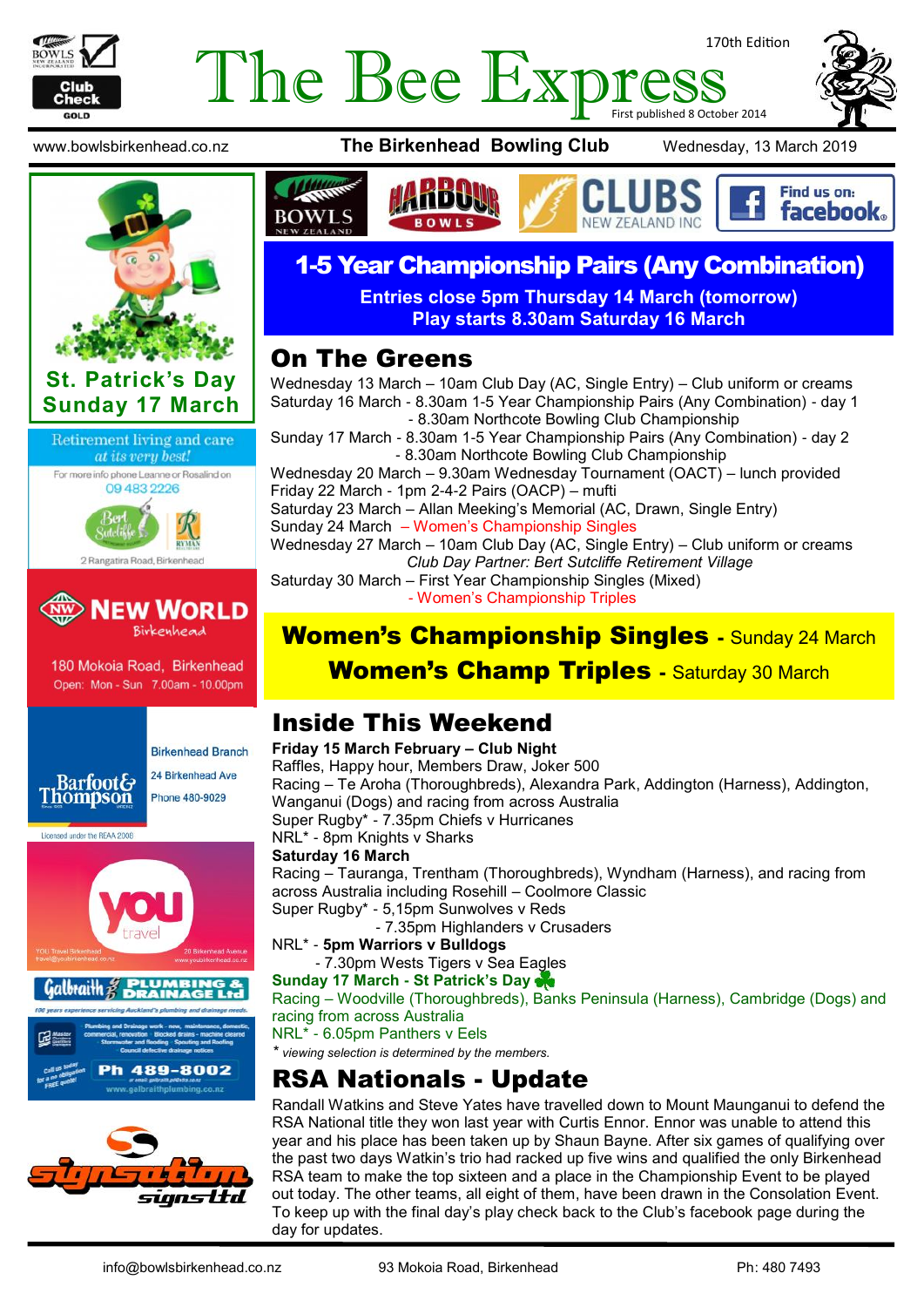www.bowlsbirkenhead.co.nz **The Birkenhead Bowling Club** Wednesday, 13 March 2019



#### **Birkenhead Licensing Trust** Investing in our community









www.e-move.co.nz





www.dils.co.nz



# BIRKENHEAD

Recreation Drive PH: 418 2424 Proudly Supporting Bowls Birkenhead www.birkenheadrsa.com



### Second Thursday in the Month 7pm @ Birkenhead Bowling Club

#### Thursday 14 March

Team and single entry Enter on the night

## Outstanding Again

Last Friday saw the Birkenhead Primary School kick off its 100 Years Celebrations with current students in a "Dress Through the Decades" parade through the Birkenhead shops

in the morning. The evening celebrations "Natter and Nibbles" was held at the Birkenhead Bowling Club where the Club hosted over 160 Alumni, of which our own Bernie Hall is one. A big effort from all those involved providing an outstanding selection of finger food which the complements came flowing all night long. A big thanks goes out to all those that made this evening such a success for the club in every area, Emmie Swart, Bernie Hall, Shannon Hall, Louise Fox, Ruth Lynch, Doug Campbell, [AmyKim Weston,](https://www.facebook.com/profile.php?id=585928791&ref=br_rs)



Birkenhead Primary School Alumni, enjoying the Centenary Celebrations - "Natter and Nibbles" at Birkenhead Bowling Club

Terry Moverley, Colin Barrow and Judi Farkash

#### Svendsen & Reyland Winners

#### *By Bob Murphy*

The Matthews Memorial Pairs was played on Wednesday 6 March 2019, with 18 players taking part. A blind draw sorted out teams and four games of ten ends played. Unfortunately with only nine teams, byes were incurred. At end of the day and after calculating for byes the winners were decided:

1<sup>st</sup> - Peter Svendsen and Barry Reyland (s) 2<sup>nd</sup>  $2<sup>nd</sup>$  - Arthur Dewar and Win Cochrane (s) 3<sup>rd</sup> - Ken Orr and John Stevens (s)

Supported by Club Partner: RJ Don Panelbeaters

# Very Nearly Birkenhead

#### *By Evan Thomas*

Thursday evening of the  $7<sup>th</sup>$  March saw Birkenhead's Bowls3Five team play in the semifinal of this competition at Takapuna. Birkenhead were up against Browns Bay, with the other semi-finalists being Riverhead against Orewa Blue. The winner of this Centre competition goes on to represent North Harbour in the Bowls3Five National Interclub competition.

Birkenhead's John Hindmarch team (John, Ruth Lynch and Gary Wallace) were unable to secure a set win so went down 0-2 to the Browns Bay Dave McMurchy skipped team. Lionel Drew's team (Lionel, Keith Burgess, Milika Nathan) were 1 all after set play (v Adam Hayward) so a tie breaker was played, with Lionel touching the jack with his last tie break bowl only for the jack to spill to the opposition, so a narrow loss.

Evan Thomas's team (Evan, Adele Ineson and Jimmy Heath) were also 1 all in set play (v Scott Cottrell) so another tie break was required. Adele secured the win with her first bowl being a toucher and sitting right in front of the jack. Adele's second bowl and Evans first were directed to near the ditch. Scott Cottrell managed to hit Adele's bowl but the jack went to the ditch and Birkenhead won the tie breaker 3-0.

So a 2-1 win to Browns Bay, but very nearly 2-1 to Birkenhead.

Browns Bay now play Riverhead in the final next Thursday evening at Takapuna, with Riverhead defeating Orewa Blue in the other semi-final.

# **Members Draw \$395 Today 5-6pm Joker 500, Happy Hour 4.30-5.30pm**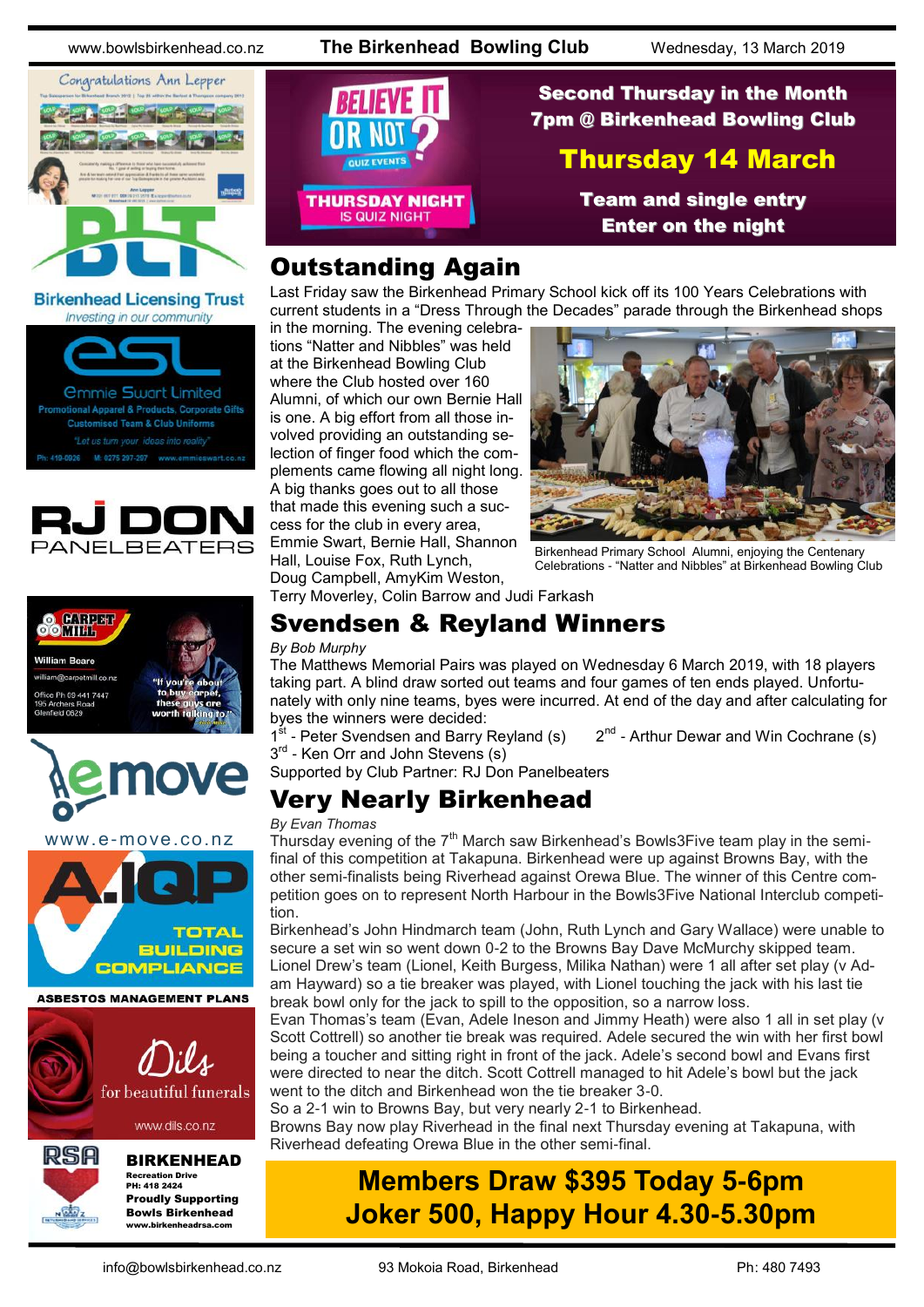www.bowlsbirkenhead.co.nz **The Birkenhead Bowling Club** Wednesday, 13 March 2019



# **Housie! Bingo! Thursday 21 March Caller: Kevin "Scratchy" George Cash Prizes First Game 7pm Bingo cards only \$1 per card** Further info ph: 0275 297297, Entry restricted to 18 years and over

Housie! Bingo! every third Thursday in the month



#### Parking – Wednesday Sponsored Triples Days

*By Evan Thomas*

For those members who attended the sponsored triples day of the  $20<sup>th</sup>$  February, they would have seen how congested our car park became. This causes problems when people want to leave after the days play, and also leaves little room for bar staff to park when they arrive early in the afternoon. But just as importantly, we want to make available as much as we can our car-parking spaces for our visitors to the club who are not as familiar with alternative car-parking options around the club.

So once again the Board request that for club members who play on such days (and only  $20<sup>th</sup>$  March and 17<sup>th</sup> April remain) could they attempt to park in surrounding areas. Options include –

- Mokoia Road, across the road from the bowling club, from Huka Road to Colonial Road. You probably need to be reasonably early to secure these spots.
- Colonial road, running down to Chelsea Estate. Free all day parking available on both sides, other than the top most portion on the left hand side.
- Highbury Bypass\* Free all day parking available on northern side of the road, available where indicated. Check road signs.
- Mahara Avenue\* Free all day parking available on both sides of the road available where indicated. Check road signs.

\* Access to the club can then be gained by crossing Highbury bypass and taking the walkway through to Mokoia Road (past the kindergarten). Turn left to the bowling club. Or via the bowling club rear gate at the top of the drive to the green keepers shed. Also, try to car-pool where possible - car-pooling saves petrol and car spaces!!!! Or can

you be dropped off – picked up?

The Board would appreciate if members could assist in this request. It may mean you need to take a few more minutes to make it to the club, but we do not want to see the congestion that occurred in February occur again. Some will say they are members and are entitled to park on the club premises. That is true, but for the sponsored days we do look for some assistance to make it easier for our visitors. We thank you in anticipation. This information is a guide only, Birkenhead Bowling Club accepts no liability for illegally parked vehicles.



### How Kiwi Are You?

- 1. What's the Kiwi word for trail mix ie the combination of fruits, nuts and chocolate trampers take with them?
- 2. Past members of which band include Mike Chunn, Eddie Rayner, and Noel Crombie?
- 3. A Buzzy Bee was given to which royal when he visited New Zealand in 1983?
- 4. What was the name of the cat in Footrot Flats?
- 5. Eskimo Pie, Jelly Tip and FruJu are products made by which company?

6. What's the name of the famous statue of a Maori maiden on Marine Parade, Napier? Can you answer these questions? If you can you will be quite excited about the latest rumour. The Bee is a buzz hearing rumours of a Kiwiana Quiz Night in the pipe line. Watch this space for more details on this developing rumour as it inevitably grows. *Answers to questions on last page*

Licensed under the REAA 2008